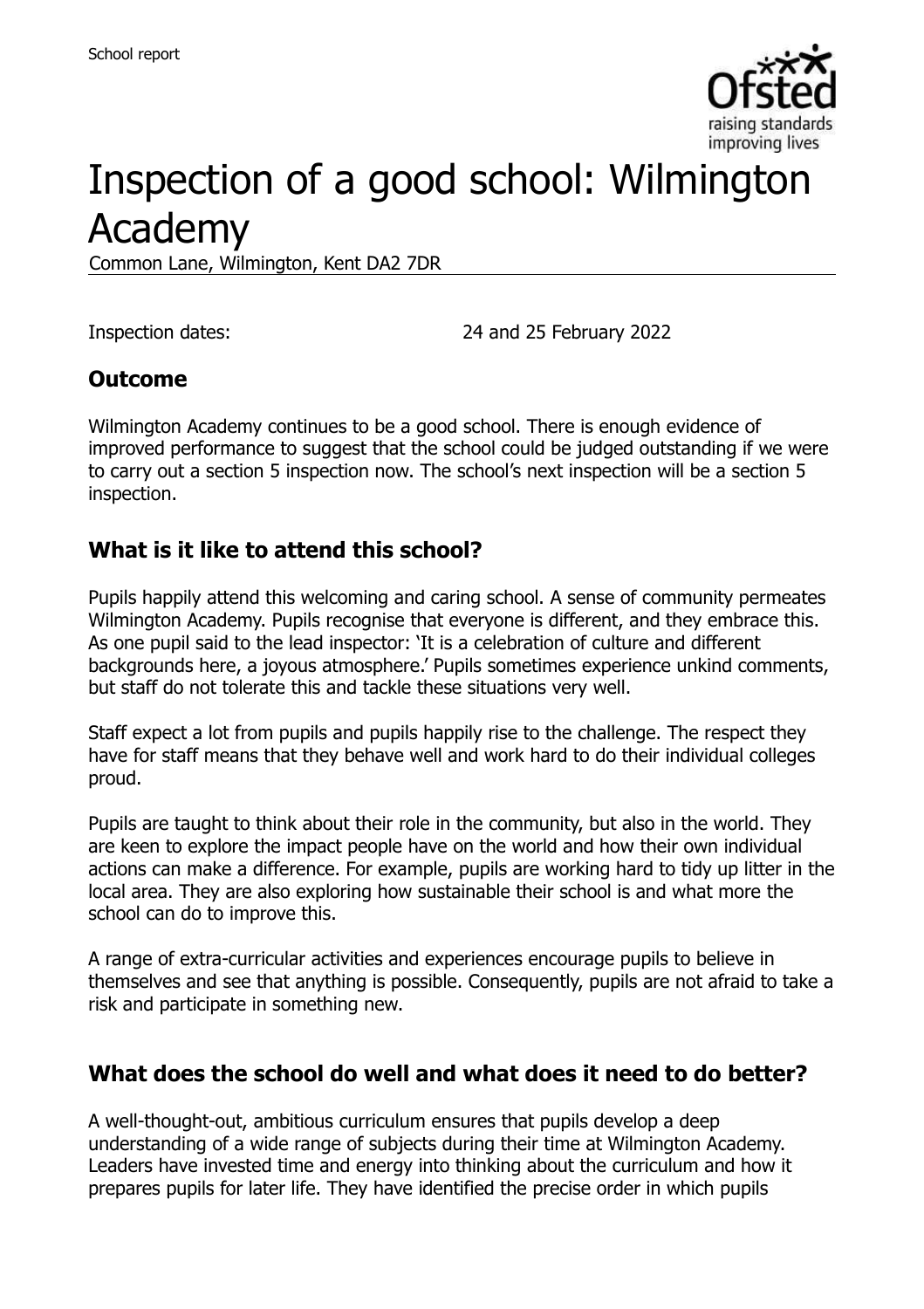

experience new learning from Years 7 to 11, as well as in the sixth form. This means that they use what they already know to help them learn new concepts with success. As a result, they make excellent progress in each of the subjects they study.

Leaders are focused on the English baccalaureate being at the heart of the school, however they know that too few pupils choose to study languages at key stage 4. As a result, leaders have introduced several initiatives to encourage more pupils to develop a love of languages. For example, they recently organised for a motivational speaker to talk to pupils about language learning. Leaders have clear plans in place to ensure that their aim comes to fruition.

Woven into the fabric of the curriculum are the 10 international baccalaureate learner profile characteristics. Pupils are often encouraged to be 'risk takers' in lessons when answering questions. They develop confidence and resilience. During the inspection, pupils showed that they are inquirers, thinkers and communicators. These characteristics help them to become well-rounded individuals and recognise the responsibility they have in the world.

Most staff are experts in the subjects they teach. This leads to confident teachers who deliver engaging lessons that are well matched to the needs of all pupils, including those with special educational needs and/or disabilities (SEND). The needs of pupils, particularly those with SEND, are well known to teachers. Leaders understand the importance of pupils being able to read so that it does not become a barrier to learning. Those who struggle are supported well.

Leaders have developed a way of checking pupils' learning that is highly consistent across the school. Pupils find the feedback they receive from teachers useful. Teachers use the information they collect about pupils' learning to personalise lessons so that every pupil can progress as quickly as possible. The subtle yet effective use of technology in the classroom is having a positive impact.

Pupils behave with high levels of respect in lessons and at social times. They know what staff expect of them and they want to please. Very occasionally, a small minority of pupils find this more difficult and need reminders. Staff deal with these situations consistently well.

Governors and Leigh Academies Trust hold leaders to account very effectively. They are passionate and committed to ensuring the school is the best it can be. They know the school very well and understand how to challenge and support leaders to achieve this goal.

The workload and well-being of staff are taken seriously. There are high levels of engagement between leaders and staff and careful thought has been given to making sure that what staff are asked to do is in the best interests of pupils.

The quality of education is likely to be better than good. In discussion with the principal, we agreed that further raising the profile of languages, and increasing the number of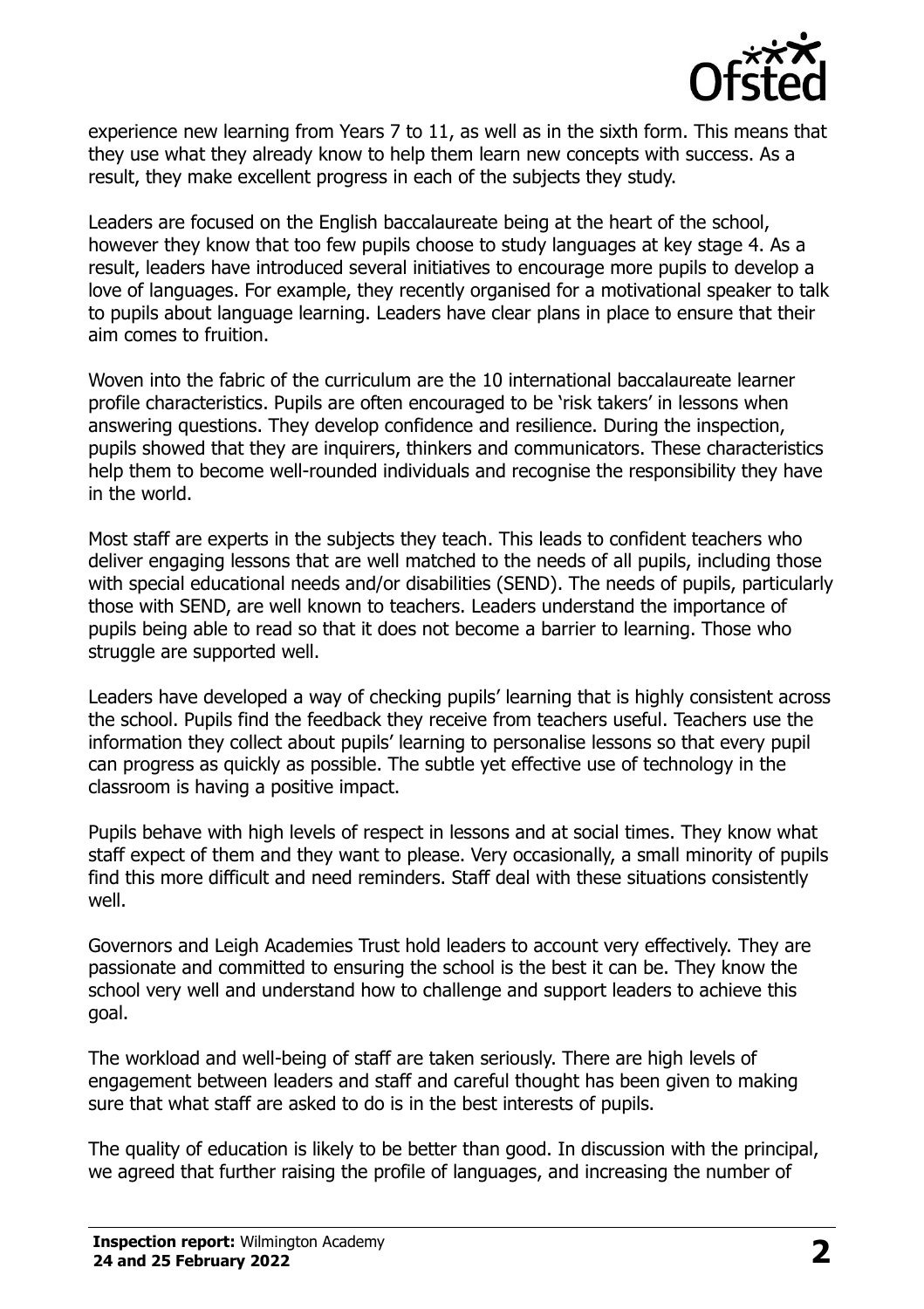

pupils who choose to study languages in key stage 4, may usefully serve as a focus for the next inspection.

## **Safeguarding**

The arrangements for safeguarding are effective.

Staff work tirelessly to get to know pupils and their circumstances. They are trained well to spot signs that might suggest a pupil is at risk and they routinely pass on their concerns to leaders. Leaders take swift and appropriate actions to ensure that referrals are made to external agencies. Designated safeguarding leads know what actions have been taken and what support is in place for pupils and their families. However, while the right actions are taken and the right support is provided, record-keeping is not always as detailed and precise as it could be. Leaders accept that this needs to be further strengthened.

### **Background**

When we have judged a school to be good, we will then normally go into the school about once every four years to confirm that the school remains good. This is called a section 8 inspection of a good or outstanding school, because it is carried out under section 8 of the Education Act 2005. We do not give graded judgements on a section 8 inspection. However, if we find evidence that a school would now receive a higher or lower grade, then the next inspection will be a section 5 inspection. Usually this is within one to two years of the date of the section 8 inspection. If we have serious concerns about safeguarding, behaviour or the quality of education, we will deem the section 8 inspection as a section 5 inspection immediately.

This is the second section 8 inspection since we judged the school to be good in May 2013.

#### **How can I feed back my views?**

You can use [Ofsted Parent View](https://parentview.ofsted.gov.uk/) to give Ofsted your opinion on your child's school, or to find out what other parents and carers think. We use information from Ofsted Parent View when deciding which schools to inspect, when to inspect them and as part of their inspection.

The Department for Education has further quidance on how to complain about a school.

If you are the school and you are not happy with the inspection or the report, you can [complain to Ofsted.](https://www.gov.uk/complain-ofsted-report)

#### **Further information**

You can search for [published performance information](http://www.compare-school-performance.service.gov.uk/) about the school.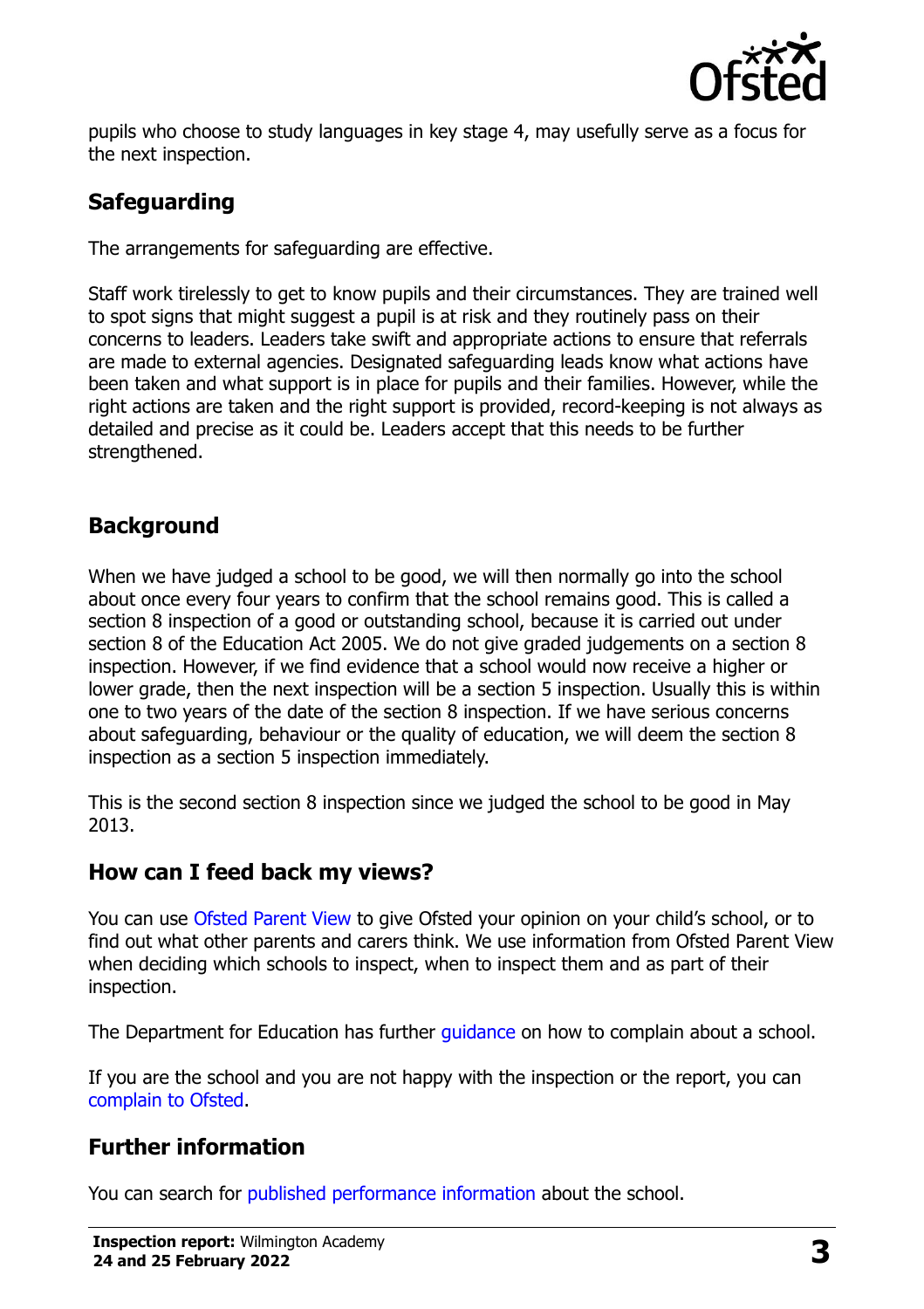

In the report, '[disadvantaged pupils](http://www.gov.uk/guidance/pupil-premium-information-for-schools-and-alternative-provision-settings)' refers to those pupils who attract government pupil premium funding: pupils claiming free school meals at any point in the last six years and pupils in care or who left care through adoption or another formal route.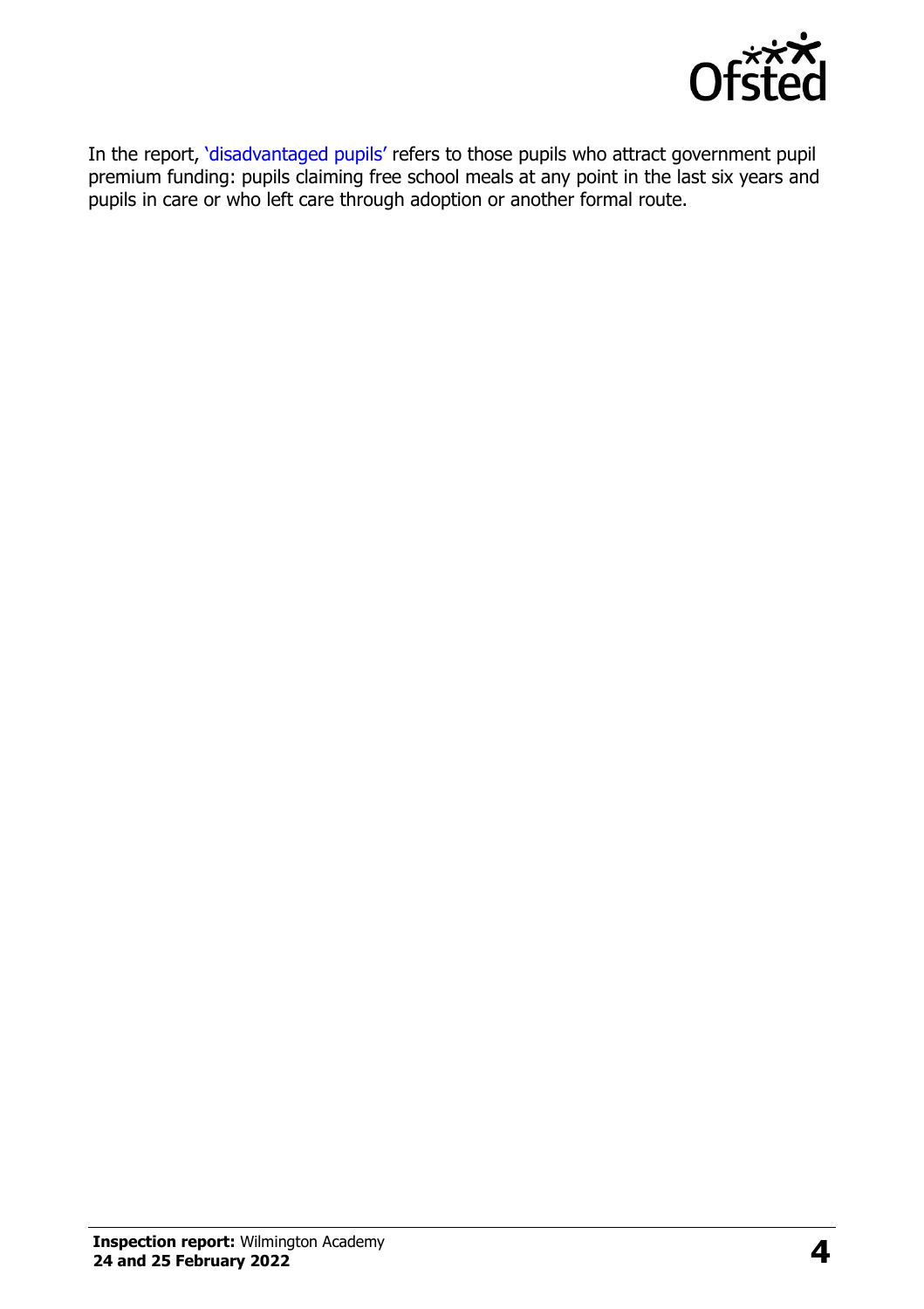

### **School details**

| Unique reference number                            | 136205                                                                |
|----------------------------------------------------|-----------------------------------------------------------------------|
| <b>Local authority</b>                             | Kent                                                                  |
| <b>Inspection number</b>                           | 10211459                                                              |
| <b>Type of school</b>                              | Secondary                                                             |
| <b>School category</b>                             | Academy sponsor-led                                                   |
| Age range of pupils                                | 11 to 19                                                              |
| <b>Gender of pupils</b>                            | Mixed                                                                 |
| <b>Gender of pupils in sixth-form</b><br>provision | Mixed                                                                 |
| Number of pupils on the school roll                | 1354                                                                  |
| Of which, number on roll in the sixth<br>form      | 157                                                                   |
| <b>Appropriate authority</b>                       | Board of trustees                                                     |
| <b>Chair of trust</b>                              | <b>Frank Green</b>                                                    |
| <b>Principal</b>                                   | <b>Michael Gore</b>                                                   |
| Website                                            | www.wilmingtonacademy.org.uk                                          |
| Date of previous inspection                        | 21 February 2017, under section 8 of the<br><b>Education Act 2005</b> |

#### **Information about this school**

- Wilmington Academy is an academy within Leigh Academies Trust.
- The academy is an International Baccalaureate World School which is registered for the International Baccalaureate Middle Years Programme and the International Baccalaureate Career-related Programme.
- The principal took up his post since the last inspection, however he previously held other leadership posts in the school.
- The school has a specially resourced provision for 20 pupils with autism spectrum disorder. This is known as The Iris Centre.
- A small number of pupils attend alternative provision at two registered education providers and one charity that is not a registered education provider.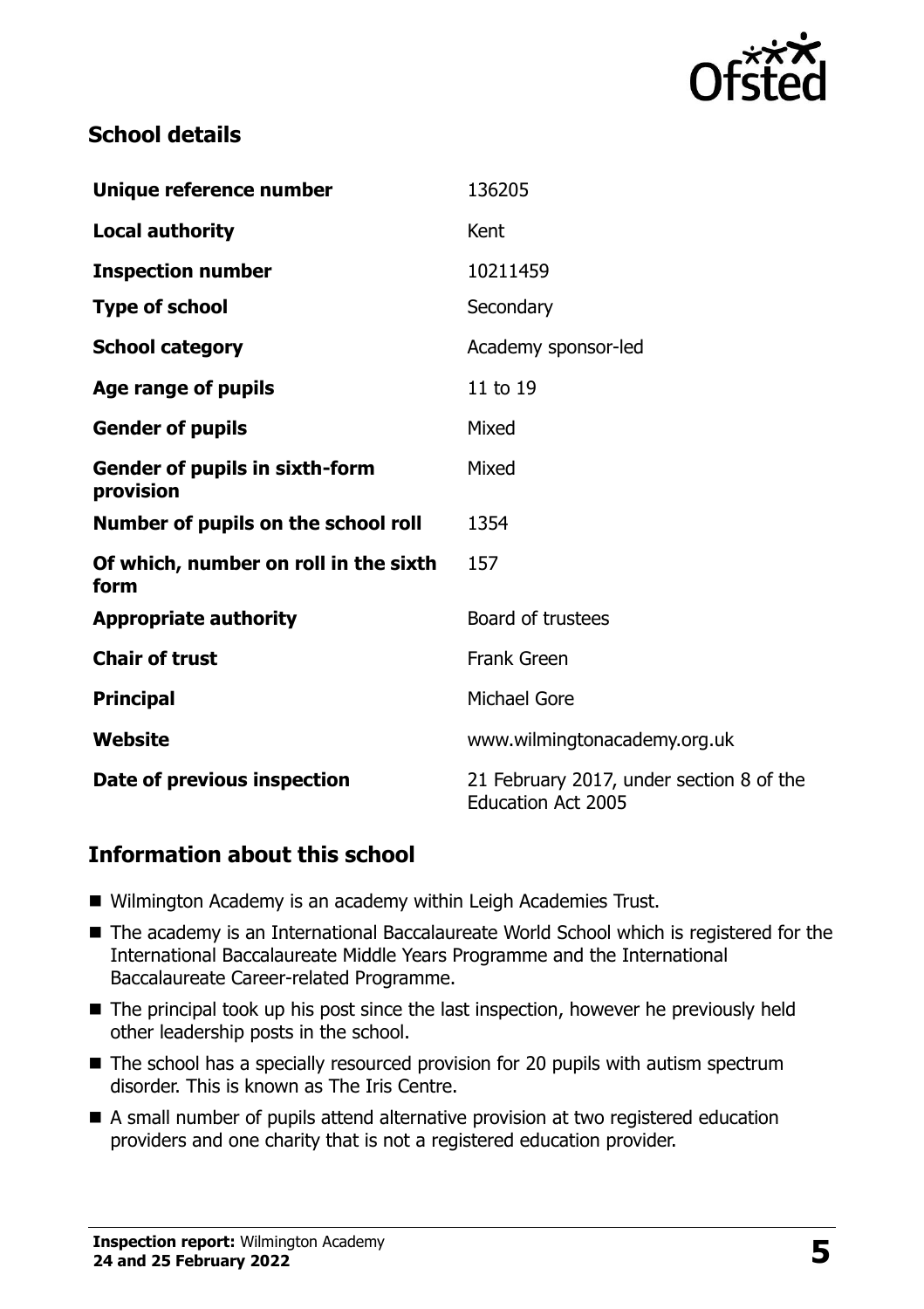

#### **Information about this inspection**

- This was the first routine inspection the school received since the COVID-19 pandemic began. Inspectors discussed the impact of the pandemic with leaders and have taken that into account in their evaluation of the school.
- Inspectors carried out deep dives in these subjects: modern foreign languages, English, mathematics, geography and physical education. For each deep dive, inspectors discussed the curriculum with subject leaders, visited a sample of lessons, spoke to teachers, spoke to some pupils about their learning and looked at samples of pupils' work.
- Inspectors met with multi-academy trust and school leaders, staff, pupils and those with responsibility for governance, including the chair of the academy board.
- Inspectors held discussions with three alternative provision education providers.
- Inspectors visited the sixth-form provision.
- Inspectors observed tutor time and break- and lunchtime.
- Inspectors scrutinised behaviour and bullying records.
- Inspectors scrutinised academy board meeting minutes, records of visits to the school by members of the academy board and records of a recent visit to the school by the local authority.
- Inspectors met with the acting special educational needs coordinator to discuss the provision for pupils with SEND. The lead inspector also visited The Iris Centre: the school's specially resourced provision for pupils with autism spectrum disorder.
- Inspectors considered the responses to the confidential staff survey. They took account of the responses to Ofsted's Parent View questionnaire and comments made by those who responded.
- To evaluate the effectiveness of safeguarding, inspectors looked at the school's website and policies, met with designated safeguarding leads and spoke with pupils and staff. They scrutinised school records of the safeguarding checks carried out on adults working at the school and spoke with governors. They scrutinised a selection of child protection records.

#### **Inspection team**

Shaun Jarvis, lead inspector **Her Majesty's Inspector** Steve Baker **Steve Baker COLLEGE Inspector** Alan Johnson **Calculation** Ofsted Inspector